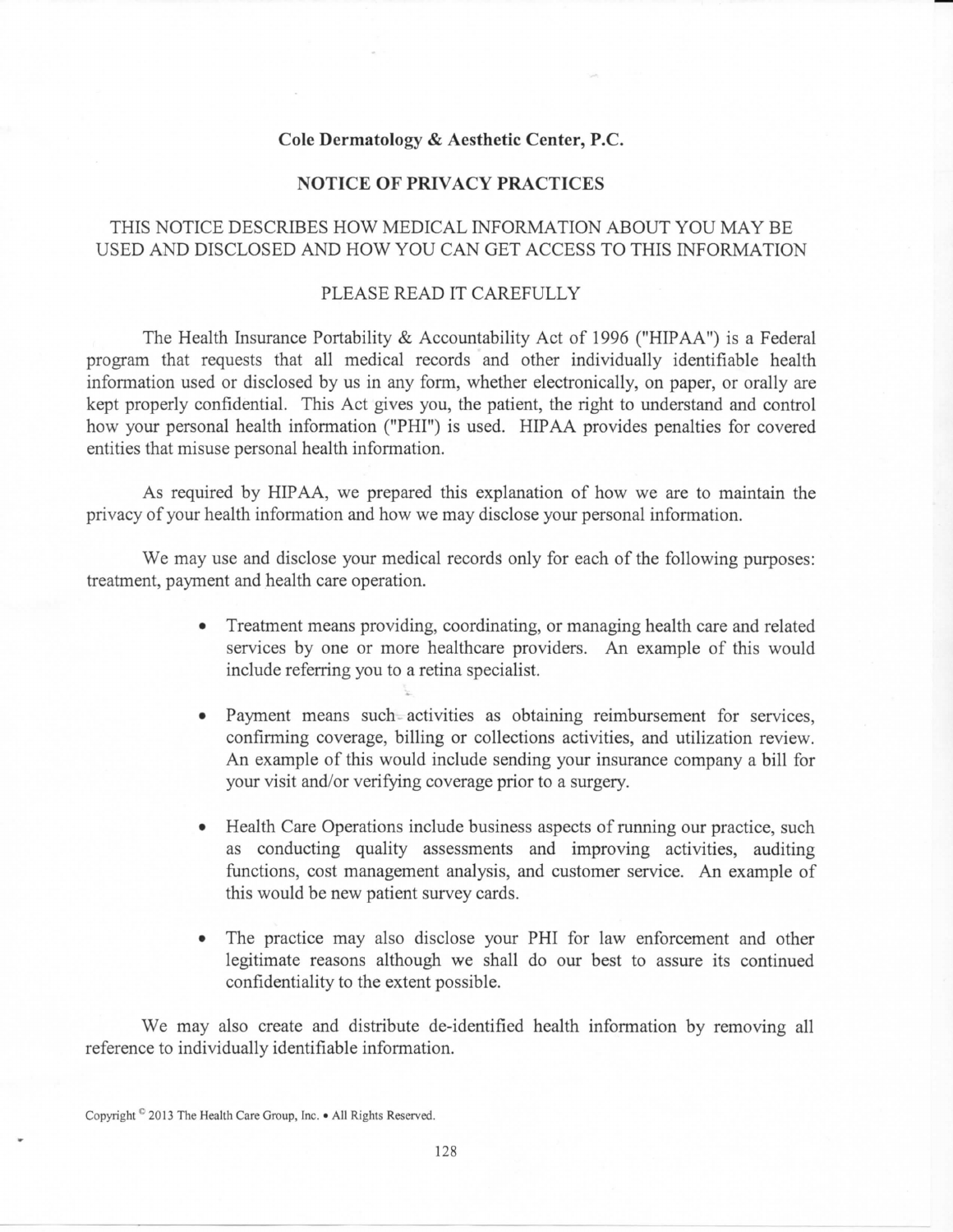We may contact you, by phone or in writing, to provide appointment reminders or information about treatment alternatives or other health-related benefits and services, in addition to other fundraising communications, that may be of interest to you. You do have the right to "opt out" with respect to receiving fundraising communications from us.

The following use and disclosures of PHI will only be made pursuant to us receiving a written authorization from you:

- Most uses and disclosure of psychotherapy notes;
- Uses and disclosure of your PHI for marketing purposes, including subsidized treatment and health care operations;
- Disclosures that constitute a sale of PHI under HIPAA; and
- Other uses and disclosures not described in this notice.

You may revoke such authorization in writing and we are required to honor and abide by that written request, except to the extent that we have already taken actions relying on your authorization.

You may have the following rights with respect to your PHI.

- The right to request restrictions on certain uses and disclosures of PHI, including those related to disclosures of family members, other relatives, close personal friends, or any other person identified by you. We are, however, not required to honor a request restriction except in limited circumstances which we shall explain if you ask. If we do agree to the restriction, we must abide by it unless you agree in writing to remove it.
- The right to reasonable requests to receive confidential communications of Protected Health Information by alterative means or at alternative locations.
- The right to inspect and copy your PHI.
- The right to amend your PHI.
- The right to receive an accounting of disclosures of your PHI.
- The right to obtain a paper copy of this notice from us upon request.
- The right to be advised if your unprotected PHI is intentionally or unintentionally disclosed.

If you have paid for services "out of pocket", in full, and you request that we not disclose PHI related solely to those services to a health plan, we will accommodate your request, except where we are required by law to make a disclosure.

.•

We are required by law to maintain the privacy of your Protected Health Information and to provide you the notice of our legal duties and our privacy practice with respect to PHI.

This notice if effective as of August 8, 2013 and it is our intention to abide by the terms of the Notice of Privacy Practices and HIPAA Regulations currently in effect. We reserve the

Copyright ° 2013 The Health Care Group, Inc. • All Rights Reserved.